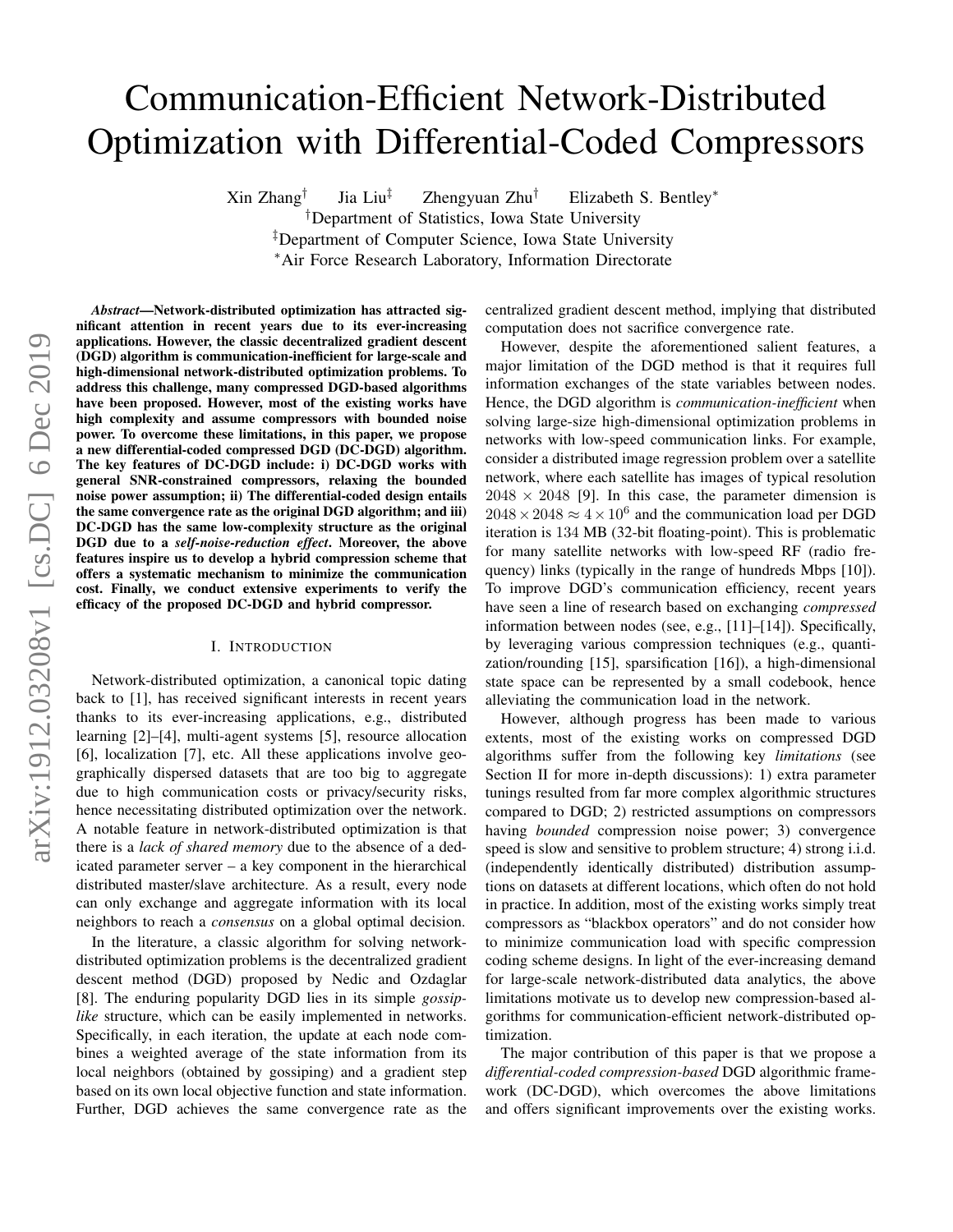Moreover, based on the proposed DC-DCD framework, we propose a hybrid compression scheme that integrates gradient sparsification and ternary operators, which enables dynamic communication load minimization. Our main technical results and their significance are summarized as follows:

- We propose a new *differential-coded* DC-DGD algorithmic framework, where "differential-coded" means that the information exchanged between nodes is the differential between two successive iterations of the variables, rather than the variables themselves. We show that DC-DGD allows us to work with a wide range of general compressors that are only constrained by SNR (signal-to-noise-ratio) and thus could have unbounded noise power. The use of SNR-constrained compressors *relaxes* the commonly adopted assumption on bounded compression noise power in the literature [11]– [13]. More specifically, we show that if a compressor's SNR is greater than  $(1-\lambda_N)/(1+\lambda_N)$ , where  $\lambda_N$  is the smallest eigenvalue of the consensus matrix used in all DGD-type algorithms, then our DC-DGD algorithm achieves the *same*  $O(1/t)$  convergence rate as the original DGD method.
- Not only does the use of SNR-constrained compressors make our DC-DGD framework more general and practical, it also induces a nice "*self-compression-noise-powerreduction effect*" that keeps the algorithmic structure of DC-DGD simple. More specifically, based on a quadratic Lyapunov function of the consensus form of the optimization problem, we show that the accumulated compression noise under DC-DGD shrinks to zero under SNR-constrained compressors and differential-coded information exchange. Hence, there is *no* need to introduce extra mechanisms or parameters to tame the accumulated compression noise for ensuring convergence. As a result, DC-DGD enjoys the *same* low-complexity and efficient convergence rate as the original DGD method.
- The insights on the relationship between DC-DCD and SNR-constrained compressors further inspires us to develop a hybrid compression scheme that integrates gradient sparsification and ternary operators to obtain *controllable* SNR and a high compression ratio simultaneously. The proposed hybrid compression scheme achieves the best of both worlds through a meticulously designed mechanism to minimize the communication load. Specifically, under the hybrid compressor, the communication load minimization can be formulated as an integer programming problem. Based on the special problem structure, we show that the problem can be solved efficiently by a greedy algorithm.

Our results in this paper contribute to the state of the art of theories and algorithm design for communication-efficient network-distributed optimization. The rest of the paper is organized as follows. In Section II, we further review related works on the state of the art of compressed DGD-based optimization algorithms. In Section III, we first present our DC-DGD algorithm and then analyze its convergence gaurantees. In Section IV, we developed a family of hybrid operators and a greedy algorithm is proposed to choose the optimal hybrid

operator. Numerical results are provided in Section V. We conclude this paper in Section VI.

## II. RELATED WORKS

As mentioned earlier, compression-based DGD algorithms have received increasing attention in recent years. In this section, we provide a more in-depth survey on the state of the art in this area to put our work into comparative perspectives. Broadly speaking, compression-based DGD algorithms can be categorized as follows (some fall into multiple categories):

*1) Uncoded Noise-Power-Constrained Compressed DGD:* In the literature, most of the early attempts on compressed DGD were focused on noise-power-constrained compressors, which are easier to analyze. One notable recent work is the QDGD method proposed by Reisizadeh *et al.* [11]. The main idea of QDGD is to introduce an  $\epsilon_t$ -scaled aggregation of compressed local copies coupled with an  $\epsilon_t$ -scaled local gradient step, where  $\epsilon_t = O(1/\sqrt{t})$  is an extra diminishing parameter introduced in each iteration  $t$  to dampen the noise power. However, due to the timid gradient step-size  $\epsilon_t \alpha$  ( $\alpha$  is the original local gradient step-size in DGD), the convergence rate of QDGD is  $O(1/t^{1/4})$ , which is much slower than the original DGD. Also, the algorithm is more complex to use than DGD due to the sensitivity in tuning the extra parameter  $\epsilon_t$ . Moreover, QDGD was focused on strongly convex cases and it is unclear whether its performance results can be straightforwardly extended to non-convex cases.

*2) Differential-Coded DGD with Noise-Power-Constrained Compressors:* Another more recently emerging line of research is the differential-coded DGD approach. For example, in [12], Tang *et al.* proposed the ECD-PSGD algorithm, where extrapolated information is used in each iteration to reduce compression noise. However, it requires computing an optimized step-size in each iteration, which leads to high periteration complexity. Also, the convergence rate of ECD-PSGD √ is  $O(log(t)/\sqrt{t})$ , which is slower than the original DGD and its stochastic variant. Another notable example is the ADC-DGD algorithm proposed by Zhang *et al.* [13], where a  $t^{\gamma}$ amplified differential-coded information (with  $\gamma > \frac{1}{2}$ ) is used in each iteration  $t$ . It is shown in [13] that ADC-DGD achieves the same  $O(1/t)$  convergence rate as that of the original DGD. However, ADC-DGD runs the risk of arithmetic overflow due to the asymptotically unbounded  $t^{\gamma}$ -amplification factor. This extra  $\gamma$ -parameter selection of ADC-DGD also makes it complex to use compared to DGD.

*3) Differential-Coded DGD with SNR-Constrained Compressors:* The most related algorithm to ours is the DCD-PSGD algorithm proposed by Tang *et al.* in [12], which is by far the only differential-coded algorithm that can work with SNR-constrained compressors. Although DCD-PSGD shares the above similarities with us, our DC-DGD algorithm differs from DCD-PSGD in the following key aspects: i) DCD-PSGD is designed for parallel training, where a key assumption is that the data at each node are i.i.d., which guarantees that the local objectives are identical. However, our work *relaxes*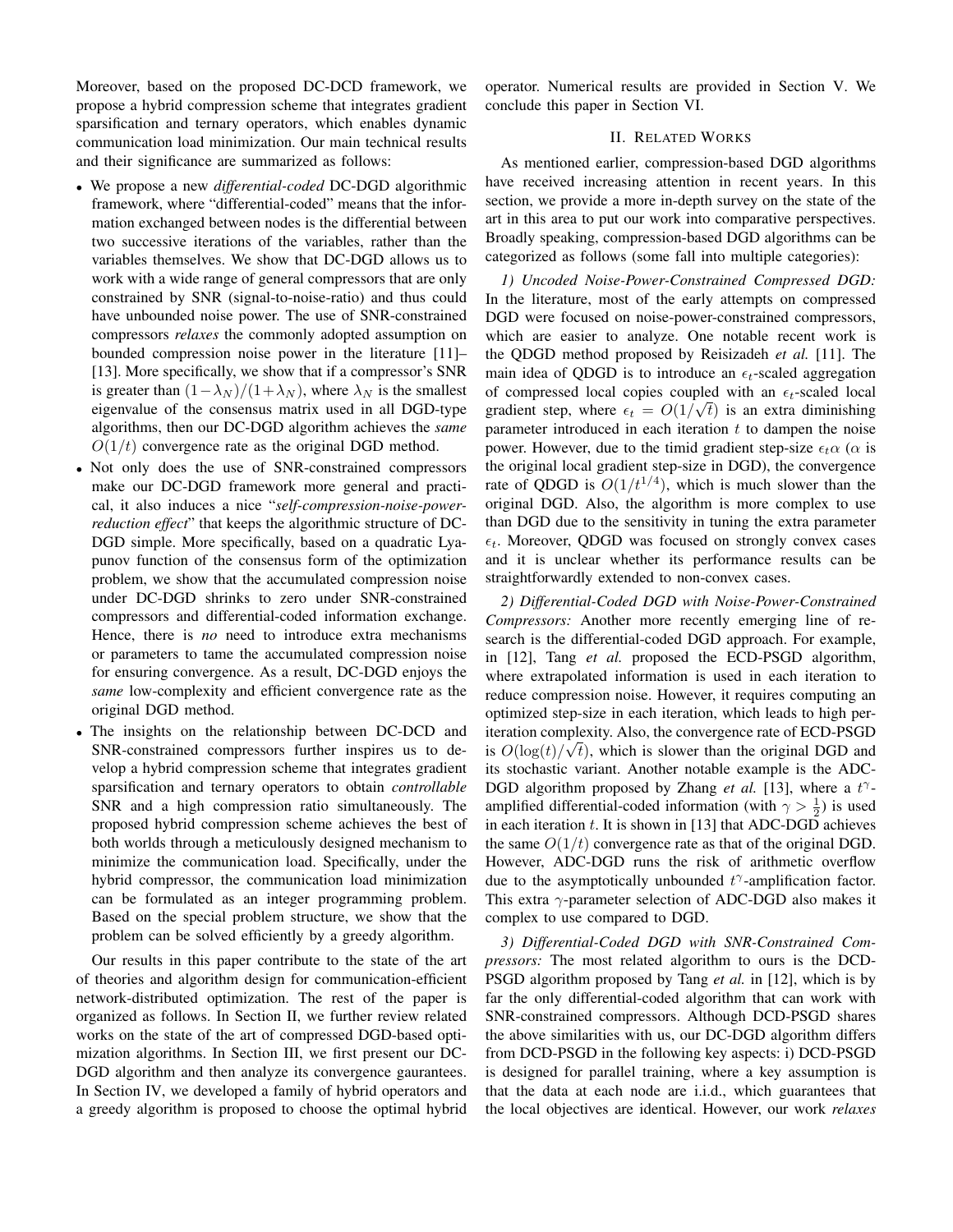this assumption and allows the local objectives to be nonidentically distributed. ii) The final output of DCD-PSGD is the *average* of all nodes in the network, which could be difficult to implement in network-distributed settings. In contrast, DC-DGD does not require such an averaging at the final output since each node reaches a global optimal consensus. iii) Although both algorithms work with SNRconstrained compressors, the SNR constraint of DCD-PSGD is lower bounded by  $4(1-\lambda_N)^2/(1-|\lambda_N|)^2$ , while the SNR lower bound of our DC-DGD is  $(1-\lambda_N)/(1+\lambda_N)$ , where  $\lambda_N$  is the smallest eigenvalue of the consensus matrix. It can be readily verified that our SNR lower bound is much smaller, which implies that our DC-DGD can work with more aggressive compression schemes. iv) To achieve the best convergence rate, DCD-PSGD requires an optimal step-size determined by a set of complex parameters (cf. step-size " $\gamma$ " in Theorem 1 and Corollary 2 in [12]) and hard to implement in practice. In contrast, the step-size selection in our DC-DGD uses simple sublinearly diminishing series and is easy to implement.

## III. DIFFERENTIAL-CODED DECENTRALIZED GRADIENT DESCENT WITH SNR-CONSTRAINED COMPRESSORS

In this section, we first present the problem formulation of network-distributed optimization in Section III-A. Then, we will present our DC-DGD algorithm in Section III-B and its main theoretical results in Section III-C. Lastly, we provide proof sketches for the main theoretical results in Section III-D.

#### *A. Problem Formulation of Network-Distributed Optimization*

We use an undirected connected graph  $\mathcal{G} = (\mathcal{N}, \mathcal{L})$  to represent a network, where  $\mathcal N$  and  $\mathcal L$  are the sets of nodes and links, respectively, with  $|\mathcal{N}| = N$  and  $|\mathcal{L}| = E$ . We let  $\mathbf{x} \in \mathbb{R}^D$  denote a global decision vector to be optimized. In network-distributed optimization, we want to distributively solve a network-wide optimization problem: min<sub> $\mathbf{x} \in \mathbb{R}^D$   $f(\mathbf{x})$ ,</sub> where  $f(\mathbf{x})$  can be decomposed node-wise as follows:

$$
\min_{\mathbf{x} \in \mathbb{R}^D} f(\mathbf{x}) = \min_{\mathbf{x} \in \mathbb{R}^D} \sum_{i=1}^N f_i(\mathbf{x}),\tag{1}
$$

where each local objective function  $f_i(\mathbf{x})$  is only observable to node  $i$ . Problem  $(1)$  has many real-world applications. For example, in the satellite network image regression problem in Section I, each satellite  $i$  distributively collects image data  $\{\mathbf u_{ij}, \mathbf v_{ij}, \theta_{ij}\}_{j=1}^{n_i}$ , where  $\mathbf u_{ij}, \mathbf v_{ij}$ , and  $\theta_{ij}$  represent the pixels, geographical information, and ground-truth label of the  $j$ -th image at satellite i, respectively, and  $N_i$  is the size of the local dataset. Suppose that the regression is based on a linear model with parameters  $\mathbf{x} = [\mathbf{x}_1^\top \ \mathbf{x}_2^\top]^\top$ . Then, the problem can be written as:  $\min_{\mathbf{x}} f(\mathbf{x}) \triangleq \min_{\mathbf{x}} \sum_{i=1}^{N} f_i(\mathbf{x})$ , where  $f_i(\mathbf{x}) \triangleq$  $\frac{1}{n_i} \sum_{j=1}^{n_i} (\theta_{ij} - \mathbf{u}_{ij}^{\top} \mathbf{x}_1 - \mathbf{v}_{ij}^{\top} \mathbf{x}_2)^2$ . Note that Problem (1) can be written as the following equivalent *consensus form*:

Minimize 
$$
\sum_{i=1}^{N} f_i(\mathbf{x}_i)
$$
subject to 
$$
\mathbf{x}_i = \mathbf{x}_j, \qquad \forall (i, j) \in \mathcal{L}.
$$
 (2)

where  $x_i \in \mathbb{R}^D$  is the local copy of x at node *i*. The constraints in Problem (2) guarantee that the all local copies are equal to each other, hence the name consensus form.

#### *B. The DC-DGD Algorithm*

To facilitate the presentation of our DC-DGD algorithm, we first need to formally define two technical notions. The first one is the *SNR-constrained unbiased stochastic compressors*:

Definition 1 (SNR-Constrained Stochastic Unbiased Compressor). A stochastic compression operator  $C(\cdot)$  is said to be unbiased and constrained by an SNR threshold  $\eta$  if it satisfies  $C(\mathbf{z}) = \mathbf{z} + \epsilon_{\mathbf{z}}$ , with  $\mathbb{E}[\epsilon_{\mathbf{z}}] = \mathbf{0}$  and  $\mathbb{E}[\|\epsilon_{\mathbf{z}}\|^2] \leq (1/\eta) \|\mathbf{z}\|^2$ ,  $\forall \mathbf{z}$ .

We can see from Definition 1 that, for a given compressor,  $\eta$  is its lowest SNR yielded by its largest compression noise power  $\mathbb{E}[\|\epsilon_z\|^2]$ . We note that SNR-constrained stochastic unbiased compressors are much *less restricted* than the noisepower-constrained stochastic unbiased compressors previously assumed in the literature (see, e.g., [11]–[13]), which satisfies  $\mathbb{E}[\epsilon_{\mathbf{z}}] = \mathbf{0}$  and  $\mathbb{E}[\|\epsilon_{\mathbf{z}}\|^2] \leq \sigma^2$ ,  $\forall$  z. That is, the compression noise power is *universally upper bounded* by a constant  $\sigma^2$ regardless of the input signal. In contrast, the noise power under SNR-constrained compressors could be arbitrarily large as long as it satisfies a certain SNR requirement, hence being more general. For example, the following are two typical SNRconstrained stochastic unbiased compressors:

Example 1. *[The Sparsifier Operator [16]] For any vector*  $\mathbf{z} = [z_1, \cdots, z_d]^\top \in \mathbb{R}^d$ ,  $C(\mathbf{z})$  *outputs a sparse vector with the i*-th element  $[C(\mathbf{z})]_i$  following the Bernoulli $(p)$  distribution:

$$
\begin{cases}\Pr([C(\mathbf{z})]_i = \frac{\mathbf{z}_k}{p}) = p, \\
\Pr([C(\mathbf{z})]_i = 0) = 1 - p,\n\end{cases}
$$

*where*  $p \in (0,1]$  *is a constant. The operation is unbiased and the SNR is lower bounded by is*  $p/(1-p)$ *.* 

**Example 2.** *[The Ternary Operator [17]] For any vector*  $z =$  $[z_1, \cdots, z_d]^\top \in \mathbb{R}^d$ ,  $C(\mathbf{z}) = ||\mathbf{z}||_{\infty} sign(\mathbf{z}) \circ \mathbf{b}_{\mathbf{z}}$ , where  $\circ$  *is the Hadamard product and* b<sup>z</sup> *is a random vector with the* i*-th element* [bz]<sup>i</sup> *following the Bernoulli distribution:*

$$
\begin{cases}\Pr([\mathbf{b_z}]_i = 1) = |z_i|/||\mathbf{z}||_{\infty},\\ \Pr([\mathbf{b_z}]_i = 0) = 1 - |z_i|/||\mathbf{z}||_{\infty}.\end{cases}
$$

The operation is unbiased and the noise power  $\mathbb{E}[\|\boldsymbol{\epsilon}_z\|^2] =$  $\sum_{i=1}^d |z_i| (||\mathbf{z}||_{\infty} - |z_i|)$  and hence  $\eta = \Theta(d)$ .

Next, we introduce the notion of *consensus matrix*, which is denoted as  $\mathbf{W} \in \mathbb{R}^{N \times N}$  in this paper. As will be seen later, the entries  $[\mathbf{W}]_{ij}$  in W define the weight parameters used by each node to perform local information aggregation. Mathematically, W satisfies the following properties:

- a) *Doubly Stochastic*:  $\sum_{i=1}^{N} [\mathbf{W}]_{ij} = \sum_{j=1}^{N} [\mathbf{W}]_{ij} = 1$ .
- b) *Symmetric:*  $[\mathbf{W}]_{ij} = [\mathbf{W}]_{ji}, \forall i, j \in \mathcal{N}$ .
- c) *Network-Defined Sparsity Pattern:*  $[\mathbf{W}]_{ij} > 0$  if  $(i, j) \in \mathcal{L}$ and  $[\mathbf{W}]_{ij} = 0$  otherwise,  $\forall i, j \in \mathcal{N}$ .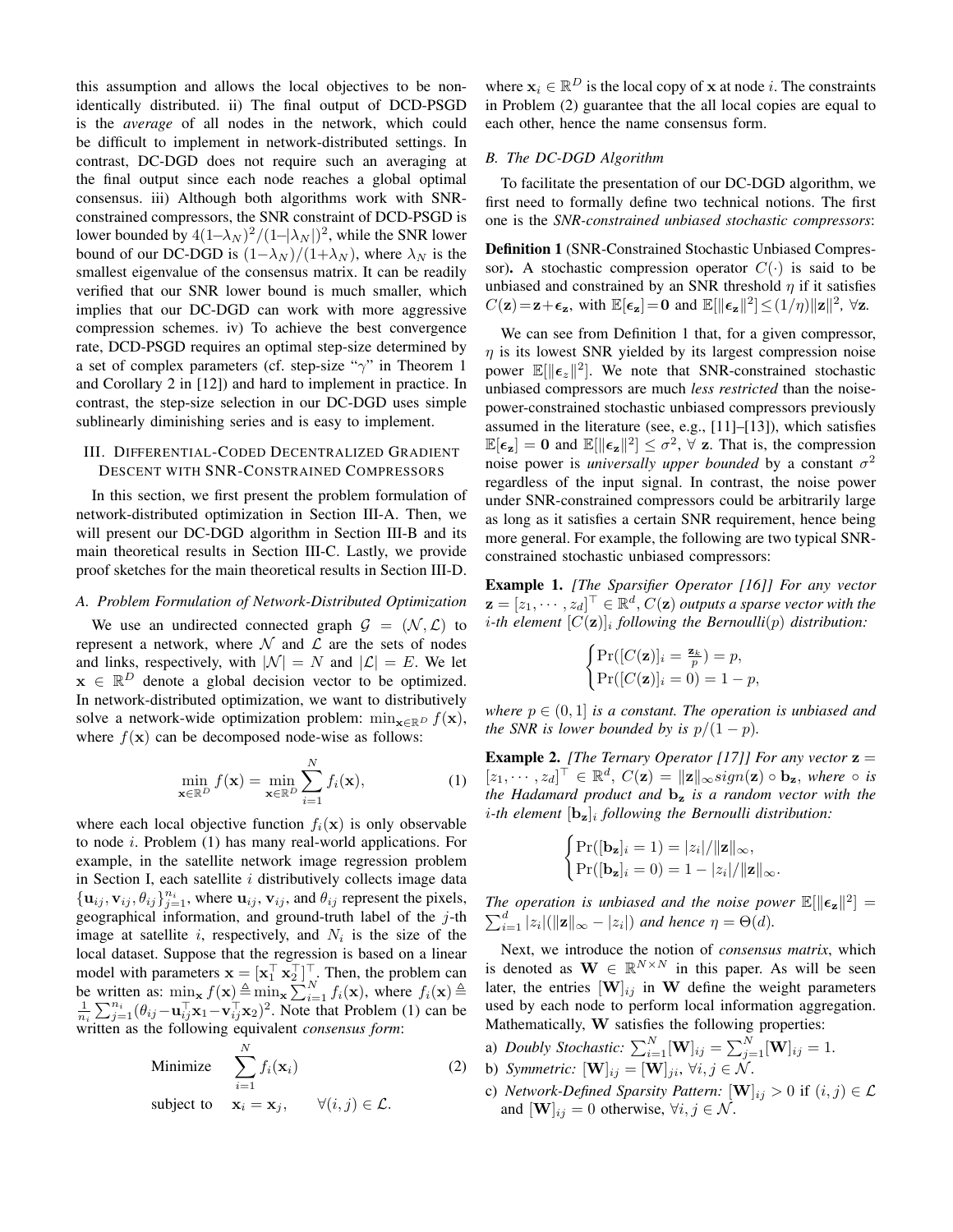Collectively, properties a) and b) imply that the spectrum of W (i.e., the set of all eigenvalues) lies in the interval  $(-1, 1]$ on the real line, with exactly one eigenvalue being equal to 1. Further, since all eigenvalues are real, they can be sorted as  $-1 < \lambda_N(\mathbf{W}) \leq \cdots \leq \lambda_1(\mathbf{W}) = 1$ . For convenience, we define a parameter  $\beta \triangleq \max\{|\lambda_2(\mathbf{W})|, |\lambda_N(\mathbf{W})|\} \in (0,1),$ i.e., the second-largest eigenvalue of W in magnitude. Simply speaking, the use of the consensus matrix is due to the fact that  $(W \otimes I_P)$ **x** = **x** *if and only* if  $x_i = x_j$ ,  $(i, j) \in \mathcal{L}$ , [8] where  $\mathbf{x} = [\mathbf{x}_1^\top, \dots, \mathbf{x}_N^\top]^\top$  and  $\otimes$  represents the Kronecker product. Therefore, Problem (2) can be reformulated as  $\min_{\mathbf{x} \in \mathbb{R}^D} \sum_{i=1}^N f_i(\mathbf{x}_i)$ , s.t.  $(\mathbf{W} \otimes \mathbf{I}_P)\mathbf{x} = \mathbf{x}$ , which further leads to the original DGD algorithmic design [8].

With the notions of SNR-constrained unbiased stochastic compressors and consensus matrix, we are now in a position to present our DC-DGD algorithmic framework. To this end, we let  $\mathcal{N}_i \triangleq \{j \in \mathcal{N} : (i, j) \in \mathcal{L}\}\$  denote the set of local neighbors of node  $i$ . Then, our DC-DGD is stated as follows:

Algorithm 1: Differential-Coded Compressed Decentralized Gradient Descent Method (DC-DGD).

## Initialization:

- 1. Set the initial state  $\mathbf{x}_{i,0} = \mathbf{y}_{i,0} = \mathbf{z}_{i,0} = \mathbf{0}, \forall i$ .
- 2. Let  $t = 1$ ,  $z_{i,1} = -\alpha_1 \nabla f_i(x_{i,0})$ , and  $d_{i,1} = z_{i,1} x_{i,0}$ ,  $\forall i$ .
- Main Loop:
- 3. In the t-th iteration, each node sends the differential-coded compressed information  $C(\mathbf{d}_{i,t})$  to its neighbors, where  $C(\cdot)$  is an SNR-constrained stochastic unbiased compressor. Meanwhile, upon the reception of all neighbors' information, each node performs the following updates:
	- a) Local copy inexact update:  $\mathbf{x}_{i,t} = \mathbf{x}_{i,t-1} + C(\mathbf{d}_{i,t})$ .(3)
	- b) Weighted local aggregation step:

$$
\mathbf{y}_{i,t} = \mathbf{y}_{i,t-1} + \sum_{j \in \mathcal{N}_i} [\mathbf{W}]_{ij} C(\mathbf{d}_{j,t}). \tag{4}
$$

c) Local gradient step: 
$$
\mathbf{z}_{i,t+1} = \mathbf{y}_{i,t} - \alpha_t \nabla f_i(\mathbf{x}_{i,t}).
$$
 (5)

- d) Local differential update:  $\mathbf{d}_{i,t+1} = \mathbf{z}_{i,t+1} \mathbf{x}_{i,t}$ . (6)
- 4. Stop if some preferred convergence criterion is met; otherwise, let  $t \leftarrow t + 1$  and go to Step 3.

Several important remarks on the DC-DGD algorithm are in order: 1) The combined update structure in Steps 3-b) and 3 c) is the *same* as the original DGD algorithm, which contains a weighted local aggregation step and a local gradient step. Notably, DC-DGD only has one parameter: the step-size  $\alpha_t$ (same as DGD). Thus, DC-DGD enjoys the *identical* structural complexity as that of the original DGD.

2) DC-DGD is *memory-efficient*: In DC-DGD, each node only needs to store three local variables:  $x_{i,t}$ ,  $y_{i,t}$  and  $z_{i,t}$ . This is in stark contrast to some DGD-based algorithms, e.g., ADC-DGD [13] and DCD-PSGD [12], where each node needs to store all values of the previous iteration from its neighbors, which is unscalable for large and dense networks where node degrees are high.

3) Compared to the original DGD algorithm and many of its variants, a notable difference in DC-DGD is that the gradient

 $\nabla f_i(\mathbf{x}_{i,t})$  in Step 3-c) is calculated based on an *inexact* update from  $x_{i,t-1}$  and the compressed differential  $C(\mathbf{d}_{i,t})$ (i.e., Step 3-a)), rather than using an exact update. This is derived from the convergence of a chosen Lyapunov function (to be defined soon). Interestingly, we will show that this modification does not harm the algorithm's convergence speed because the difference between inexact and exact updates is negligible when the Lyapunov function is near convergence.

Before we prove the convergence of DC-DGD, it is insightful to offer some intuitions on why DC-DGD retains most of the simple structural properties of the original DGD and does *not* need extra mechanism/parameter(s) to tame compression noises. First, we define the following Lyapunov function:

$$
L_{\alpha_t}(\mathbf{x}) \triangleq \frac{1}{2}\mathbf{x}^\top (\mathbf{I} - \mathbf{W} \otimes \mathbf{I}_d)\mathbf{x} + \alpha_t f(\mathbf{x}). \tag{7}
$$

We note that  $L_{\alpha_t}(\mathbf{x})$  is also used for proving the convergence of several other DGD-based algorithms (e.g., [18], [19]). To understand our DC-DGD algorithm, we rewrite its updates Steps  $3-a$  –  $3-d$ ) in the following vector form:

$$
\begin{cases}\n\mathbf{x}_t = \mathbf{x}_{t-1} + C(\mathbf{d}_t), \n\mathbf{y}_t = \mathbf{y}_{t-1} + (\mathbf{W} \otimes \mathbf{I}_d)C(\mathbf{d}_t), \n\mathbf{z}_{t+1} = \mathbf{y}_t - \alpha_t \nabla f(\mathbf{x}_t), \n\mathbf{d}_{t+1} = \mathbf{z}_{t+1} - \mathbf{x}_t,\n\end{cases}
$$
\n(8)

where  $\mathbf{y} \triangleq [\mathbf{y}_1^\top, \dots, \mathbf{y}_n^\top]^\top$ ,  $\mathbf{z} \triangleq [\mathbf{z}_1^\top, \dots, \mathbf{z}_n^\top]^\top$  and  $\mathbf{d} \triangleq$  $[\mathbf{d}_1^\top, \dots, \mathbf{d}_n^\top]^\top$ . Note that with  $\mathbf{y}_0 = \mathbf{0}$ , we have  $\mathbf{y}_t = (\mathbf{W} \otimes \mathbf{W})$  $I_d$ ) $x_t$  by induction. Hence, we can rewrite the updates as:

$$
\begin{cases}\n\mathbf{x}_t = \mathbf{x}_{t-1} + C(\mathbf{d}_t) = \mathbf{x}_{t-1} + \mathbf{z}_t - \mathbf{x}_{t-1} + \boldsymbol{\epsilon}_t = \mathbf{z}_t + \boldsymbol{\epsilon}_t, \\
\mathbf{z}_{t+1} = (\mathbf{W} \otimes \mathbf{I}_d)\mathbf{x}_t - \alpha_t \nabla F(\mathbf{x}_t) = \mathbf{x}_t - \nabla L_{\alpha_t}(\mathbf{x}_t), \\
\mathbf{d}_{t+1} = \mathbf{z}_{t+1} - \mathbf{x}_t = -\nabla L_{\alpha_t}(\mathbf{x}_t),\n\end{cases}
$$

where  $\epsilon_t$  is a compression noise satisfying  $\mathbb{E}[\epsilon_t] = 0$  and  $\mathbb{E}[\|\boldsymbol{\epsilon}_t\|^2] \leq (1/\eta)\|\mathbf{d}_t\|^2 = (1/\eta)\|\nabla L_{\alpha}(\mathbf{x}_t)\|^2$ . That is, the power of the noise  $\epsilon_t$  depends on the difference between two successive iterations, which in turn is the gradient of the Lyapunov function  $\nabla L_{\alpha_t}(\mathbf{x}_t)$ . As the algorithm converges (to be proved soon),  $\nabla L_{\alpha_t}(\mathbf{x}_t) \to \mathbf{0}$  implies that  $\mathbb{E}[\|\boldsymbol{\epsilon}_t\|^2] \to \mathbf{0}$ . Hence, *no* extra effort is required to tame the noise power thanks to this *self-compression-noise-power-reduction effect*.

#### *C. Main Theoretical Results*

In this subsection, we will establish the convergence of the proposed DC-DGD algorithm. Our convergence results are proved under the following mild assumptions:

**Assumption 1.** *The local objective functions*  $f_i(\cdot)$  *satisfies:* 

- *(Lower boundedness) There exists an optimal* x <sup>∗</sup> *with*  $\|\mathbf{x}^*\| < \infty$  *such that*  $f(\mathbf{x}) \geq f(\mathbf{x}^*)$ ,  $\forall \mathbf{x}$ ;
- (Lipschitz continuous gradient) there exists a constant  $L > 0$ *such that*  $\forall$ **x**<sub>1</sub>, **x**<sub>2</sub>,  $\|\nabla f_i(\mathbf{x}_1) - \nabla f_i(\mathbf{x}_2)\| \le L\|\mathbf{x}_1 - \mathbf{x}_2\|$ ,  $\forall i$ ;
- *(Bounded gradient) there exists a constant* D > 0 *such that for all* **x**,  $\|\nabla f_i(\mathbf{x})\| \leq D$ ,  $\forall i$ .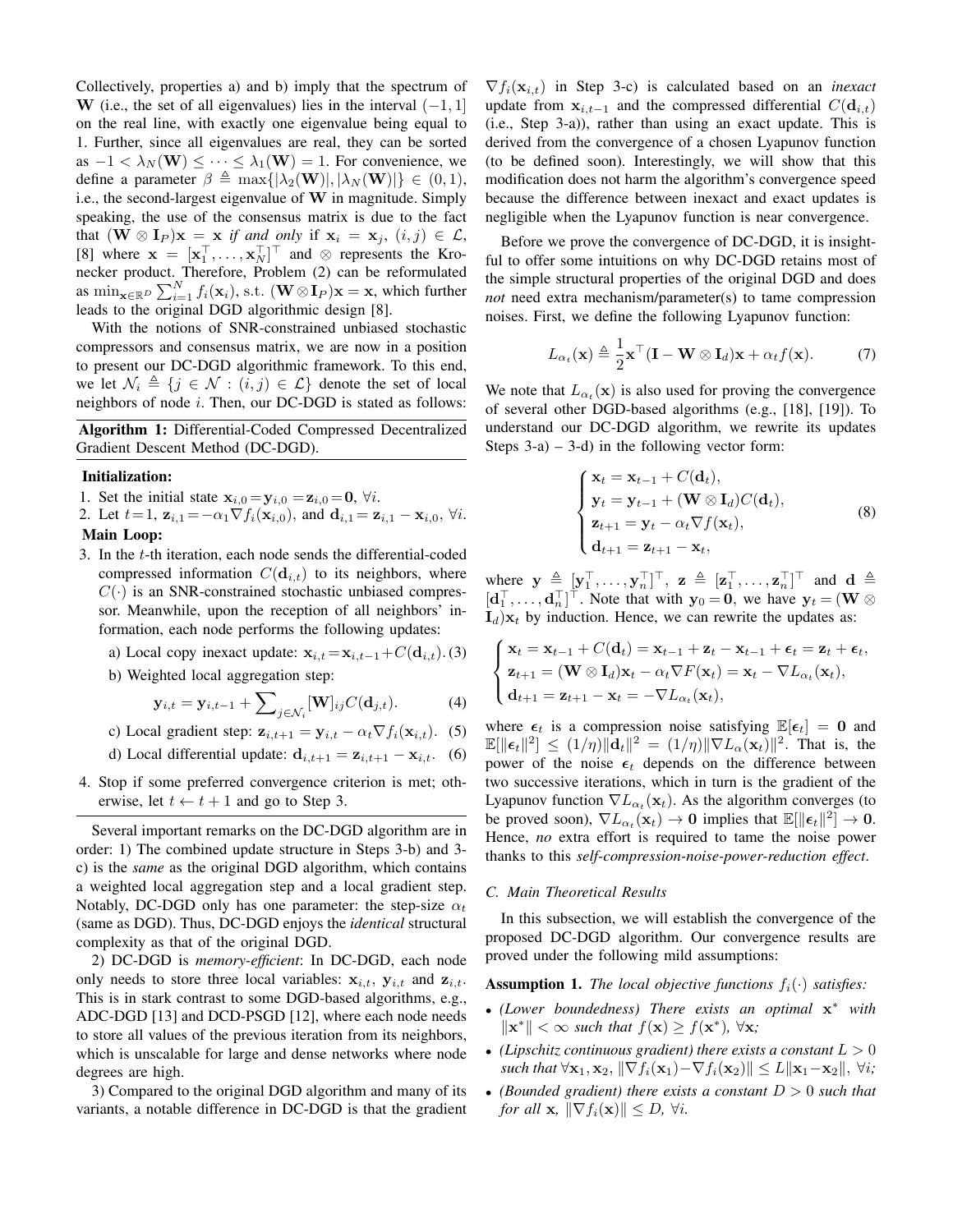Note that the first two bullets are standard in convergence analysis: The first one ensures the existence of optimal solution and the second guarantees the smoothness of the local objectives. The third bullet is needed to bound the deviation of local copies to their mean (cf. Theorem 2). It is equivalent to  $f_i(\cdot)$  being D-Lipschitz continuous. This mild assumption has been widely adopted in analyzing non-convex optimization algorithms in the literature (see, e.g., [20]–[22]).

To show the convergence of DC-DGD, we will show that the iterates  $\{x_t\}_{t=1}^{\infty}$  and the gradient  $\{\nabla f(x_t)\}_{t=1}^{\infty}$  are bounded over all iterations, and the summation of the gradients of the Lyapunov function over the iterations is also bounded.

**Theorem 1.** *Under Assumption 1, if a constant step-size*  $\alpha$   $\leq$  $(\lambda_N(\eta + 1) + \eta - 1)/L(1 + \eta)$  *is used, where*  $\eta$  *is the SNR threshold satisfying*  $\eta > (1 - \lambda_N)/(1 + \lambda_N)$ *, then the gradients of the Lyapunov function*  $L_{\alpha}$  *is bounded, i.e.,* 

$$
\sum_{\tau=0}^t \mathbb{E}[\|\nabla L_{\alpha}(\mathbf{x}_\tau)\|^2] \leq \frac{2\alpha\big(f(\mathbf{0}) - f(\mathbf{x}^*)\big)}{1 + \lambda_N - \alpha L - (1 - \lambda_N + \alpha L)/\eta}.
$$

Note that Theorem 1 has a key condition on the SNR threshold:  $\eta > (1-\lambda_N)/(1+\lambda_N)$ . This SNR lower bound is to guarantee the feasible domain for the step-size  $\alpha$ . Interestingly, it can be seen that as  $\lambda_N \rightarrow 1$  (i.e., a sparse consensus matrix W), the lower bound for SNR  $\eta$  shrinks to zero, meaning that as the network gets *sparser*, we could adopt compressors with *larger compression ratios*.

Next, we bound the derivation of each local copy from the mean of all local copies in any iteration  $t$ :

Theorem 2. *Under Assumption 1 and with the same step-size and SNR selections as in Theorem 1, in each iteration* t*, the deviations of local copies from the mean can be bounded as:*

$$
\mathbb{E}[\|\mathbf{x}_t-\bar{\mathbf{x}}_t\|^2] \leq \left(\frac{\alpha ND}{1-\beta}\right)^2 + \sum_{\tau=1}^t \beta^{2(t-\tau)} \mathbb{E}[\|\nabla L_\alpha(\mathbf{x}_{\tau-1})\|^2]/\eta,
$$

*where*  $\bar{\mathbf{x}}_t = \mathbf{1} \mathbf{1}^\top \mathbf{x}_t / N$  *and*  $\beta = \max\{|\lambda_2|, |\lambda_N|\}.$ 

Theorem 2 requires that  $\mathbb{E}[\nabla L_{\alpha}(\mathbf{x}_t)]$  is bounded, which is guaranteed by Theorem 1. Lastly, based on Theorems 1 and 2, we show that DC-DGD converges to an error ball of the global objective's stationary point at rate  $O(1/t)$ :

**Theorem 3.** *Under Assumption 1, if the step-size satisfies*  $\alpha \leq$  $(\lambda_N(\eta + 1) + \eta - 1)/L(1 + \eta)$ , then it holds that

$$
\sum_{\tau=0}^t \mathbb{E}[\|\nabla f(\bar{\mathbf{x}}_{\tau})\|^2] \le C_1(\alpha,\beta)[f(\mathbf{0}) - f(\mathbf{x}^*)] + \frac{\alpha^2 N^2 D^2 L}{(1-\beta)^2}t,
$$

*where*  $C_1(\alpha, \beta) = 4(\frac{\alpha}{(1-\beta^2)} + \frac{L}{2})/[(1 + \lambda_N - \alpha L)\eta - (1 (\lambda_N + \alpha L)] + \frac{2N}{\alpha}$ . *Thus, DC-DGD converges at rate*  $O(1/t)$ *to an error ball that depends on parameters*  $(\alpha, N, D, L, \beta)$ *:* 

$$
\min_{\tau=0,\cdots,t} \mathbb{E}[\|\nabla f(\bar{\mathbf{x}}_{\tau})\|^2] \le \frac{C_1(\alpha,\beta)[f(\mathbf{0})-f(\mathbf{x}^*)]}{t} + \frac{\alpha^2 N^2 D^2 L}{(1-\beta)^2}.
$$

Note that in Theorem 3, similar to the original DGD algorithm, the size of the error ball is determined by two terms: The first one is a convergence error with sublinear diminishing rate  $O(1/t)$ ; The second term is the approximation error affected by the step-size and the network structure (characterized by N and  $\beta$ ). Therefore, to reach an optimal solution, the step-size  $\alpha$  needs to be small so that the second term is close to zero. However, as  $\alpha \to 0$ , the coefficient for the convergence error  $C_1(\alpha, \beta) \approx 2/\alpha \rightarrow \infty$ , which in turn requires more iterations for shrinking the first term.

The next result shows that with diminishing step-size  $\alpha_t =$  $O(1/t^{1/3})$ , DC-DGD converges to a first-order stationary point (optimal solution in convex problems) at rate  $O(1/t^{2/3})$ :

**Corollary 1.** Let  $\alpha_t = (C_2/t)^{1/3}$ , where  $C_2 \triangleq (f(\mathbf{0})$  $f(\mathbf{x}^*))$  $(1-\beta)^2/D^2N^2L$ , and  $\alpha_t \leq (\lambda_N(\eta+1)+1-\eta)/L(1+\eta)$ η)*, then the convergence rate of DC-DGD is:*

$$
\min_{\tau \in [0,t]} \mathbb{E}[\|\nabla f(\bar{\mathbf{x}}_{\tau})\|^2] \le \frac{3(f(\mathbf{0}) - f(\mathbf{x}^*))^{2/3}(D^2N^2L)^{1/3}}{(1-\beta)^{2/3}t^{2/3}} + O\Big(\frac{1}{t}\Big).
$$

 $0/2$ 

### *D. Proofs of the Main Theoretical Results*

Due to space limitation, we provide proof sketches of the main theoretical results in this subsection.

*Proof Sketch of Theorem 1.* Let  $\mathcal{F}_t \triangleq \sigma(\mathbf{x}_1, \dots, \mathbf{x}_t)$  denote a filtration. It can be shown that the Lyapunov function  $L_{\alpha}(\mathbf{x})$ has  $(1-\lambda_n+\alpha L)$ -Lipschitz gradients. It then follows that:

$$
L_{\alpha}(\mathbf{x}_{t+1}) \leq L_{\alpha}(\mathbf{x}_t) - \langle \nabla L_{\alpha}(\mathbf{x}_t), \nabla L_{\alpha}(\mathbf{x}_t) - \epsilon_{t+1} \rangle +
$$
  

$$
\frac{(1 - \lambda_N + \alpha L)}{2} [\|\nabla L_{\alpha}(\mathbf{x}_t)\|^2 + \|\epsilon_{t+1}\|^2 - 2 \langle \nabla L_{\alpha}(\mathbf{x}_t), \epsilon_{t+1} \rangle].
$$

Taking conditional expectation and using the properties of SNR-constrained unbiased compressors yield:  $\mathbb{E}[L_{\alpha}(\mathbf{x}_{t+1})|\mathscr{F}_t] \leq L_{\alpha}(\mathbf{x}_t) + \frac{1}{2}[(\alpha L - \lambda_N - 1) +$  $\frac{(1-\lambda_N+\alpha L)}{\eta}$ ]|| $\nabla L_{\alpha}(\mathbf{x}_t)$ ||<sup>2</sup>. Since  $\eta > (1-\lambda_N)/(1+\lambda_N)$ , we have  $(\lambda_N (\eta + 1) + \eta - 1)/L(1 + \eta) > 0$ . Then, by setting step-size  $\alpha$  as stated in the theorem, we have  $[\alpha L - \lambda_N - 1 + (1 - \lambda_N + \alpha L)/\eta] < 0$ . It then follows that  $-[\alpha L - \lambda_N - 1 + (1 - \lambda_N + \alpha L)/\eta] \|\nabla L_{\alpha}(\mathbf{x}_t)\|^2 \leq$  $2(L_{\alpha}(\mathbf{x}_t) - \mathbb{E}[L_{\alpha}(\mathbf{x}_{t+1})|\mathscr{F}_t]).$  Taking full expectation on both sides and telescoping from  $0$  to  $t$ , we have:

$$
- [\alpha L - \lambda_N - 1 + (1 - \lambda_N + \alpha L)/\eta] \times
$$
  

$$
\sum_{\tau=1}^{t} \mathbb{E}[\|\nabla L_{\alpha}(\mathbf{x}_t)\|^2] \le 2(L_{\alpha}(\mathbf{x}_0) - \mathbb{E}[L_{\alpha}(\mathbf{x}_{t+1})]).
$$
 (9)

Since  $\mathbb{E}[L_{\alpha}(\mathbf{x}_{t+1})] \ge \alpha \mathbb{E}[f(\mathbf{x}_{t+1})] \ge \alpha \sum_{i=1}^{n} f_i(\mathbf{x}^*)$ , after rearranging terms, we can conclude that:

$$
\sum_{\tau=1}^t \mathbb{E}[\|\nabla L_{\alpha}(\mathbf{x}_t)\|^2] \leq \frac{2\alpha(\sum_{i=1}^N f_i(\mathbf{0}) - \sum_{i=1}^N f_i(\mathbf{x}_*))}{1 + \lambda_N - \alpha L - (1 - \lambda_N + \alpha L)/\eta},
$$

and the proof is complete.

 $\Box$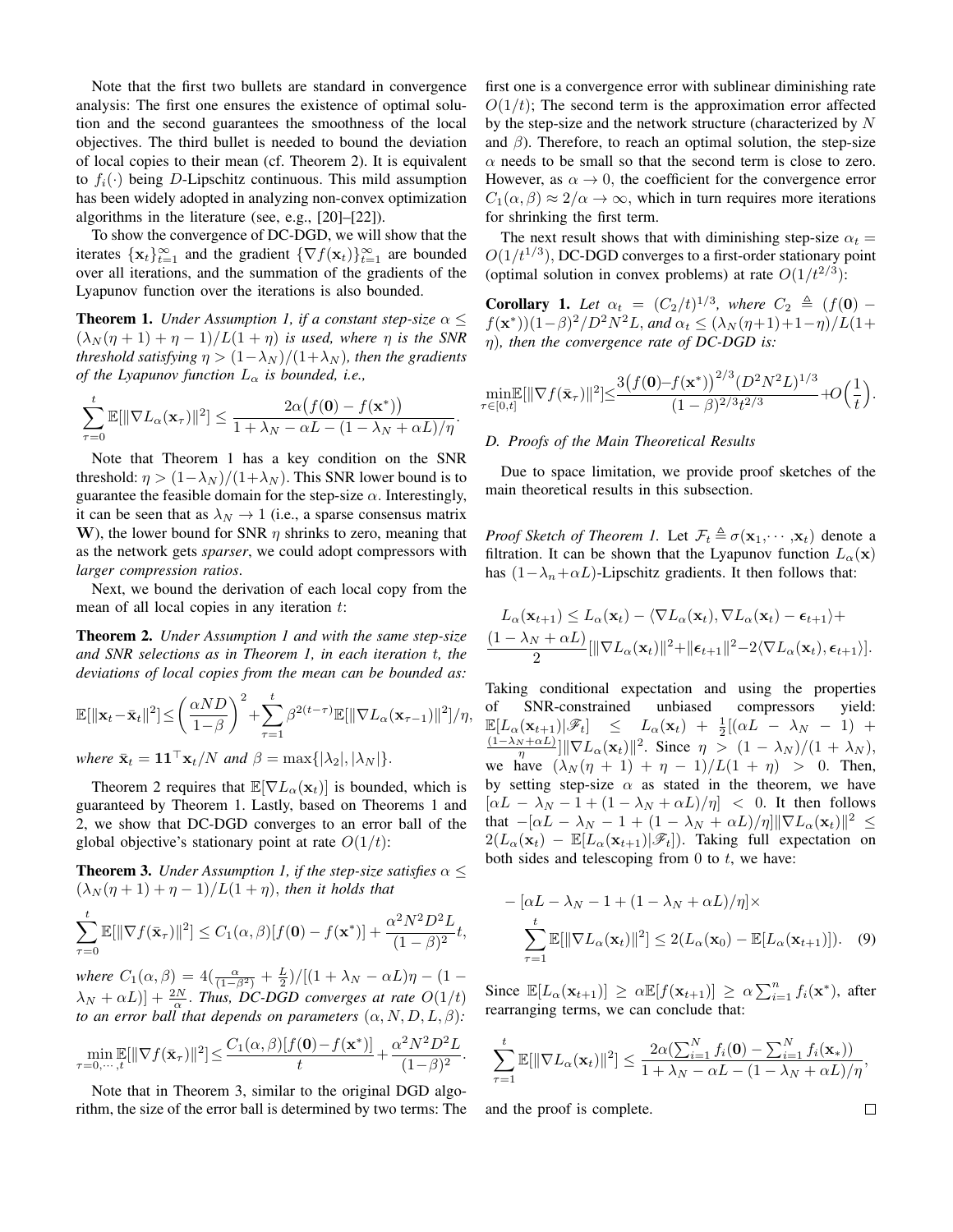*Proof Sketch of Theorem 2.* For notation convenience, We let  $\mathbf{W} \triangleq \mathbf{W} \otimes \mathbf{I}_d$ . From (8), we can obtain:

$$
\begin{cases}\n\mathbf{x}_1 = \tilde{\mathbf{W}} \mathbf{x}_0 - \alpha_0 \nabla f(\mathbf{x}_0) - \boldsymbol{\epsilon}_1 = -\alpha_0 \nabla f(\mathbf{x}_0) - \boldsymbol{\epsilon}_1, \\
\mathbf{x}_2 = \tilde{\mathbf{W}} \mathbf{x}_1 - \alpha_1 \nabla f(\mathbf{x}_1) - \boldsymbol{\epsilon}_2 \\
= -\tilde{\mathbf{W}} \alpha_0 \nabla f(\mathbf{x}_0) - \alpha_1 \nabla f(\mathbf{x}_1) - \tilde{\mathbf{W}} \boldsymbol{\epsilon}_1 - \tilde{\mathbf{W}} \boldsymbol{\epsilon}_2, \\
\vdots \\
\mathbf{x}_t = -\sum_{\tau=0}^{t-1} \alpha \tilde{\mathbf{W}}^{t-\tau-1} \nabla f(\mathbf{x}_\tau) - \sum_{\tau=1}^t \tilde{\mathbf{W}}^{t-\tau} \boldsymbol{\epsilon}_\tau.\n\end{cases}
$$

Using the above equations, we can derive the following inequality for the deviation from the mean  $\bar{\mathbf{x}}_t$ :

$$
\|\mathbf{x}_{t}-\bar{\mathbf{x}}_{t}\|^{2} = \|\mathbf{x}_{t} - (1/N)\mathbf{1}\mathbf{1}^{\top}\mathbf{x}_{t}\|^{2}
$$
  
\n
$$
\leq 2\|\sum_{\tau=0}^{t-1} \alpha(\tilde{\mathbf{W}}^{t-\tau-1} - (1/N)\mathbf{1}\mathbf{1}^{\top})\nabla f(\mathbf{x}_{\tau})\|^{2}
$$
  
\n
$$
+ 2\sum_{\tau=1}^{t} \|(\tilde{\mathbf{W}}^{t-\tau} - (1/N)\mathbf{1}\mathbf{1}^{\top})\boldsymbol{\epsilon}_{\tau}\|^{2}
$$
  
\n
$$
+ 2\sum_{\tau=1}^{t} \sum_{s=1, s\neq\tau}^{t} \left\langle (\tilde{\mathbf{W}}^{t-\tau} - \frac{\mathbf{1}\mathbf{1}^{\top}}{N})\boldsymbol{\epsilon}_{\tau}, (\tilde{\mathbf{W}}^{t-s} - \frac{\mathbf{1}\mathbf{1}^{\top}}{N})\boldsymbol{\epsilon}_{s} \right\rangle.
$$

Taking the expectation on both sides, noting  $\mathbb{E}[\epsilon_t] = 0$ , and after some algebraic manipulations, we arrive at:

$$
\mathbb{E}[\|\mathbf{x}_t - \bar{\mathbf{x}}_t\|^2] \le \left(\frac{\alpha ND}{1-\beta}\right)^2 + \sum_{\tau=1}^t \beta^{2(t-\tau)} \mathbb{E}[\|\nabla L_\alpha(\mathbf{x}_{\tau-1})\|^2]/\eta,
$$
  
which completes the proof.

which completes the proof.

*Proof Sketch of Theorem 3.* First, we prove a key descending inequality on  $\bar{\mathbf{x}}_t = \frac{1}{N} \sum_{i=1}^N \mathbf{x}_{i,t}$ . From the update rule  $\mathbf{x}_{t+1} = \tilde{\mathbf{W}} \mathbf{x}_t - \alpha \nabla f(\mathbf{x}_t) - \boldsymbol{\epsilon}_{t+1}$ , we have  $\bar{\mathbf{x}}_{t+1} = \bar{\mathbf{x}}_t$  $\frac{\alpha}{N} \sum_{i=1}^{N} \nabla f_i(\mathbf{x}_{i,t}) - \bar{\epsilon}_{t+1}$ . It then follows that:

$$
\bar{f}(\bar{\mathbf{x}}_{t+1}) \leq \bar{f}(\bar{\mathbf{x}}_t) - \langle \nabla \bar{f}(\bar{\mathbf{x}}_t), \frac{\alpha}{N} \sum_{i=1}^N \nabla f_i(\mathbf{x}_{i,t}) + \bar{\epsilon}_{t+1} \rangle \n+ \frac{L}{2} \left[ \left\| \frac{\alpha}{N} \nabla f(\mathbf{x}_{i,t}) \right\|^2 + \|\bar{\epsilon}_{t+1}\|^2 + 2 \left\langle \frac{\alpha}{N} \nabla f(\mathbf{x}_{i,t}), \bar{\epsilon}_{t+1} \right\rangle \right].
$$

where  $\bar{f}(\mathbf{x}) = \frac{1}{N} \sum_{i=1}^{N} f_i(x_i)$ . Taking the conditional expectation on both sides and after some algebraic manipulations, we can show that

$$
\mathbb{E}[\bar{f}(\bar{\mathbf{x}}_{t+1})|\mathscr{F}_t] \leq \bar{f}(\bar{x}_t) - \frac{\alpha}{2} \|\nabla \bar{f}(\bar{x}_t)\|^2 + \frac{\alpha}{2} \|\frac{1}{n}\sum_{i=1}^n \nabla f_i(x_{i,t}) - \nabla \bar{f}(\bar{x}_t)\|^2 + \frac{L}{2n^2\eta} \|\nabla L_\alpha(\mathbf{x}_t)\|^2.
$$

Taking the full expectation, telescoping the inequality from  $\tau = 0$  to t, and after further algebraic manipulations, we have:

$$
\frac{\alpha}{2} \sum_{\tau=0}^{t} \mathbb{E}[\|\nabla f(\bar{\mathbf{x}}_{\tau})\|^2] \le \left[\frac{1}{N} + \left(\frac{\alpha L}{(1-\beta^2)N^2\eta} + \frac{L}{2N^2\eta}\right)\times \frac{2\alpha}{1+\lambda_N - \alpha L - (1-\lambda_N + \alpha L)/\eta}\right] [f(\mathbf{0}) - f(\mathbf{x}_*)] + \frac{\alpha^3 D^2 L t}{(1-\beta)^2},
$$

which, after further rearrangements, yields the result stated in the theorem. This completes the proof.  $\Box$ 

## IV. A HYBRID COMPRESSION DESIGN UNDER DC-DGD FOR COMMUNICATION COST MINIMIZATION

Inspired by previous theoretical insights, in this section, our goal is to design a *hybrid* SNR-constrained compression scheme to achieve high communication cost saving, while having a controllable SNR. Recall from Section III-A that the sparsifier can control the compression noise power by adjusting the probability  $p$  and the expected communication cost for a d-dimensional vector is  $d[c_1p+c_0(1-p)]$ , where  $c_1$ is the cost for sending a floating number and  $c_0$  is the cost for value 0. Therefore, if the SNR  $\eta$  threshold is large, the communication cost will be close to sending uncompressed copy  $dc_1$ . For the ternary operator, its compression noise power is  $\sum_{i=1}^{d} |z_i| (||\mathbf{z}||_{\infty} - |z_i|),$  which is *not* directly controllable by any parameter. The communication cost is  $c_1 + (d - 1)c'_0$ , where  $c'_0$  is the cost for the ternary values  $\{-1,0,1\}$ .

In general, the communication cost of a ternary-compressed vector is much smaller than that of the sparse-compressed vector: For example, if using 32-bit floating numbers and one bit for the zero value, the cost for a  $d$ -dimensional sparse compressed vector is  $[32p + (1-p)]d$ . In contrast, for the ternary operator, the cost will be  $32 + 2(d - 1)$  if using 32-bit floating numbers and two bits for the ternary values. With a larger SNR threshold  $\eta$  (i.e., larger  $p$ ) and high dimensionality  $d$ , the communication cost of the ternary compressor is much smaller. Therefore, to have a *controllable* compression noise power as well as high communication cost savings, a promising solution is to *combine* the sparse and the ternary compressors.

To this end, consider a d-dimensional vector  $z =$  $[z_1, \dots, z_d]^\top$ . We can sort and rearrange the elements of z in descending order of magnitude to have:  $z_{[1]}, \ldots, z_{[d]},$  with  $|z_{[i]}| \geq |z_{[i+1]}|, i = 1, \ldots, d-1$ . For the first largest  $s_1$ elements, we apply the ternary compressor, while for the rest of the elements, we use the sparse compressor, i.e.,

$$
\underbrace{z_{[1]}, z_{[2]}, \cdots, z_{[s_1-1]}, z_{[s_1]}}_{\text{ternary compression}}, \underbrace{z_{[s_1+1]}, \cdots, z_{[d-1]}, z_{[d]}}_{\text{sparsifier compression}} \Rightarrow
$$
  
\n
$$
\underbrace{z_{[1]}, 0, \cdots, -1, 1}_{\text{ternary compressed}}, \underbrace{z_{[s_1+1]}}_{\text{sparsifer compressed}}, \cdots, 0, \underbrace{z_{[d]}}_{\text{sparsifer compressed}}
$$

As a result, the compression noise power levels of the first  $s_1$  largest elements and the rest are  $\sum_{i=1}^{s_1} |z_{[i]}| (|z_{[1]}| - |z_{[i]}|)$ and  $(1/p-1)\sum_{i=s_1+1}^{d} z_{[i]}^2$ , respectively. In order to ensure the effective SNR of the hybrid scheme satisfies  $\eta > C$  for some lower bound C, we have:

$$
\begin{aligned} \text{(ternary)}: \ |z_{[i]}|(|z_{[1]}| - |z_{[i]}|) < (1/C)z_{[i]}^2, \ \forall i \le s_1 \quad (10) \\ \text{(sparsifer)}: \ (1/p - 1)z_{[i]}^2 < (1/C)z_{[i]}^2, \ \forall i > s_1. \end{aligned}
$$

To satisfy (10) and (11), we have  $s_1 = \arg \min_i \{|z_{[i]}| > \frac{1}{1+1/C}|z_{[1]}|\}$  and  $p > \frac{1}{1+1/C}$ , respectively. Then, on average, the compressed vector has  $1 + (d - s_1)p$  floating numbers and  $(s_1-1)+(d-s_1)(1-p)$  ternary values, which is more efficient compared to that under the sparsifier compressor.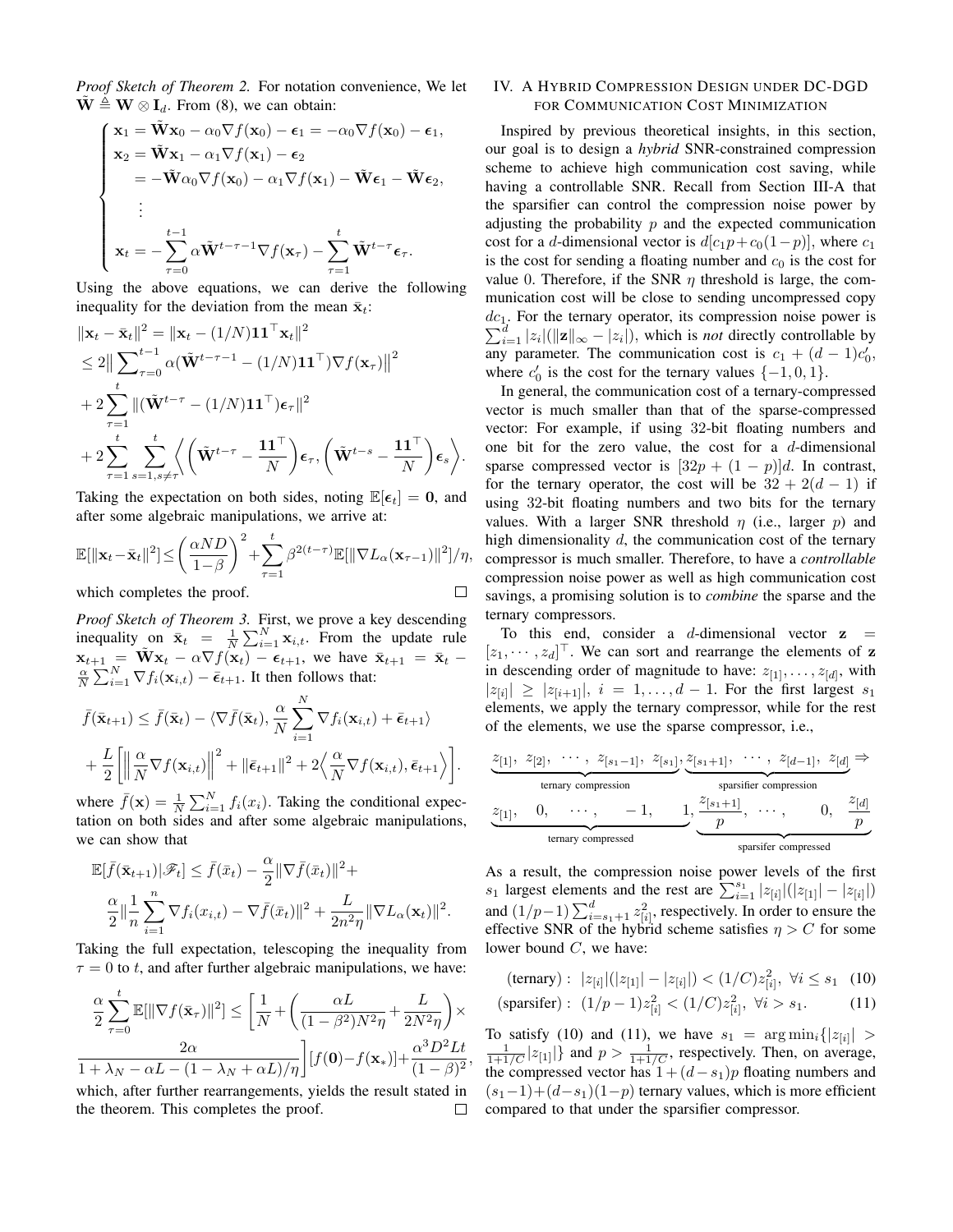In fact, the hybrid compression idea above can be generalized to achieve further communication cost savings: Instead of just using  $z_{[1]}$  for the ternary compression, we can select multiple "*anchor elements*"  $\{z_{[q_1]}, \dots, z_{[q_k]}\}\$ . There are  $s_i$ elements between  $z_{[q_i]}$  and  $z_{[q_{i+1}]}$ . Thus, a d-dimensional vector can be partitioned into  $(k+1)$  groups. For the elements with indices in  $(q_i, q_i + s_i)$ , we apply the ternary compressor based on  $z_{[q_i]}$ . For the remaining elements, we apply the sparsifier operator. Similar to (10), we have

$$
|z_{[j]}|(|z_{[q_i]}| - |z_{[j]}|) < (1/C)z_{[j]}^2, \ \forall j \in (q_i, q_i + s_i). \tag{12}
$$

Then, the compressed vector has  $k + (d - \sum_{i=1}^{k} s_i)p$  floating and  $(\sum_{i=1}^{k} s_i - k) + (d - \sum_{i=1}^{k} s_i)(1 - p)$  ternary values. Moreover, we need to save the indices of the anchor elements, for which we need  $\lceil \log(k + 1) \rceil$  bits per element.

Given a SNR threshold  $\eta$ , the communication saving of our hybrid compression scheme is highly dependent on the group number  $k$  and the positions of the anchor elements, which can be optimized by solving an integer programming problem. Take 32-bit floating numbers and 2-bit ternary values as an example. To achieve the maximum communication saving, the group number  $k$  and the locations of the anchor elements can be determined by solving:

$$
\min_{k, \{z_{[q_i]}\}} \left\{ 32 \underbrace{\left[k + \left(d - \sum_{i=1}^k s_i\right)p\right]}_{\text{Number of floating values}} + \underbrace{\left[\left(\sum_{i=1}^k s_i - k\right) + \left(d - \sum_{i=1}^k s_i\right)(1-p)\right]}_{\text{Number of ternary values}} \right\}.
$$
 (13)

Problem (13) is an integer optimization problem, which can be shown to be equivalent to bin packing problems, thus being NP-hard. However, an efficient greedy heuristic algorithm can be developed by leveraging the special problem structure. Specifically, we note that the objective function is increasing and decreasing with respect to k and  $\sum_{i=1}^{k} s_i$ , respectively. Therefore, we can find anchor points  $\{z_{[q_i]}\}_{i=1}^k$  and their corresponding ternary sets (of size  $s_i$ ) by checking (12); if the ternary cost of the  $s_i$  elements is smaller than the sparsifier cost, we remove these  $s_i$  elements from the current vector; otherwise, we use the sparsifier compressor on the current vector. We summarize the greedy algorithm as follows:

Algorithm 2: A greedy algorithm for solving Problem (13).

#### Initialization:

- 1. Sort and rearrange the elements of vector z in descending order of magnitude.
- 2. Let  $i = 1$ . Set the ternary set  $\mathcal T$  as empty.

## Main Loop:

## 3. Inner Loop:

- 3.1) For each element  $z_{[j]}, j \notin \mathcal{T}$ , find the set:  $\mathcal{S}_j =$  $\{z_{[k]} : |z_{[k]}|(|z_{[j]}| - \overline{z_{[k]}}|) < z_{[k]}^2/C, k \notin \mathcal{T}\}.$
- 3.2) Set  $q_i = \arg \max |\mathcal{S}_j|$  and  $s_i = \max |\mathcal{S}_j|$ .
- 4. Compare the ternary cost  $32 + 2(s_i 1)$  with the sparsifier cost  $[32p + 2(1-p)]s_i;$
- 5. If the ternary cost is smaller, then remove the corresponding elements from the current vector and add them to  $\mathcal{T}$ , let  $i \leftarrow i + 1$  and go to Step 3; otherwise, break the loop.

## Final Step:

6. Apply the ternary operator to each group in  $\mathcal T$  and the sparse operator to  $\mathcal{T}^c$ .

Now, we analyze the running time complexity of the greedy algorithm. First of all, the sorting requires  $O(d \log(d))$  time. The worst-case number of iterations in the main loop is  $O(d)$ ; while in each inner loop, it takes  $O(d)$  steps to find the ternary set for each element. Hence, the overall time-complexity of Algorithm 2 is  $O(d^2 + d \log(d)).$ 

#### V. NUMERICAL RESULTS

In this section, we perform extensive numerical experiments to validate the performances of our proposed DC-DGD algorithm and the hybrid compression scheme.

1) Convergence of DC-DGD: In this simulation, we adopt the sparsifier compression in Example 1 and vary the probability parameter  $p$  to induce different SNR threshold values. Consider a five-node circle network in Fig. 1(a) with the global objective function:  $\min_{\mathbf{x}} f(\mathbf{x}) = f_1(\mathbf{x}) + f_2(\mathbf{x}) + f_3(\mathbf{x}) +$  $f_4(\mathbf{x}) + f_5(\mathbf{x})$ , where

$$
f_i(\mathbf{x}) = \begin{cases} \log(1 + (\mathbf{a}_i^{\top}\mathbf{x} + b_i)^2/2), & \text{if } i = 1, 2; \\ (\mathbf{a}_i^{\top}\mathbf{x} - b_i)^2/2, & \text{if } i = 3, 4, 5. \end{cases}
$$
(14)

In (14), the coefficients  $\{a_i, b_i\}_{i=1}^5$  are randomly generated from the standard Gaussian distribution. Note that  $f_1(\mathbf{x})$  and  $f_2(\mathbf{x})$  are non-convex and the remaining are convex. In our simulations, we use the two consensus matrices:

$$
\mathbf{W}_1 = \begin{bmatrix} \frac{1}{5} & \frac{2}{5} & 0 & 0 & \frac{2}{5} \\ \frac{2}{5} & \frac{1}{5} & 0 & 0 & \frac{2}{5} \\ 0 & \frac{2}{5} & \frac{1}{5} & \frac{2}{5} & 0 \\ 0 & 0 & \frac{2}{5} & \frac{1}{5} & \frac{2}{5} \\ \frac{2}{5} & 0 & 0 & \frac{2}{5} & \frac{1}{5} \end{bmatrix}, \quad \mathbf{W}_2 = \begin{bmatrix} \frac{1}{2} & \frac{1}{4} & 0 & 0 & \frac{1}{4} \\ \frac{1}{4} & \frac{1}{2} & \frac{1}{4} & 0 & 0 \\ 0 & \frac{1}{4} & \frac{1}{2} & \frac{1}{4} & 0 \\ 0 & 0 & \frac{1}{4} & \frac{1}{2} & \frac{1}{4} \\ \frac{1}{4} & 0 & 0 & \frac{1}{4} & \frac{1}{2} \end{bmatrix}.
$$

Note that  $\lambda_N(\mathbf{W}_1) = -0.45$  and  $\lambda_N(\mathbf{W}_2) = 0.09$ . We compare the original DGD, the ADC-DGD [13], and our DC-DGD algorithms. For DC-DGD, the sparsifier probability parameter p is chosen from  $\{0.3, 0.5, 0.8\}$ . Note that since ECD-PSGD and DCD-PSGD in [12] are using stochastic gradients and hence results are not directly comparable, they are not included in the simulations. In ADC-DGD, we adopt the low-precision representation (see [11, Example 1]) and choose the amplifying exponent  $\gamma$  from {0.8, 1.2}. We use fixed step-size 0.1 and repeat 50 independent trials for each setting. The simulation results are presented in Figs.  $1(b)-1(c)$ .

Fig. 1(b) illustrates the convergence of the three algorithms with  $W_1$ . We can see that DC-DGD converges with  $p = 0.8$ but fails to converge with p chosen from  $\{0.3, 0.5\}$ . This confirms our Theorem 1: From Example 1 and Theorem 1, the lower bound of p can be derived from  $p/(p-1)$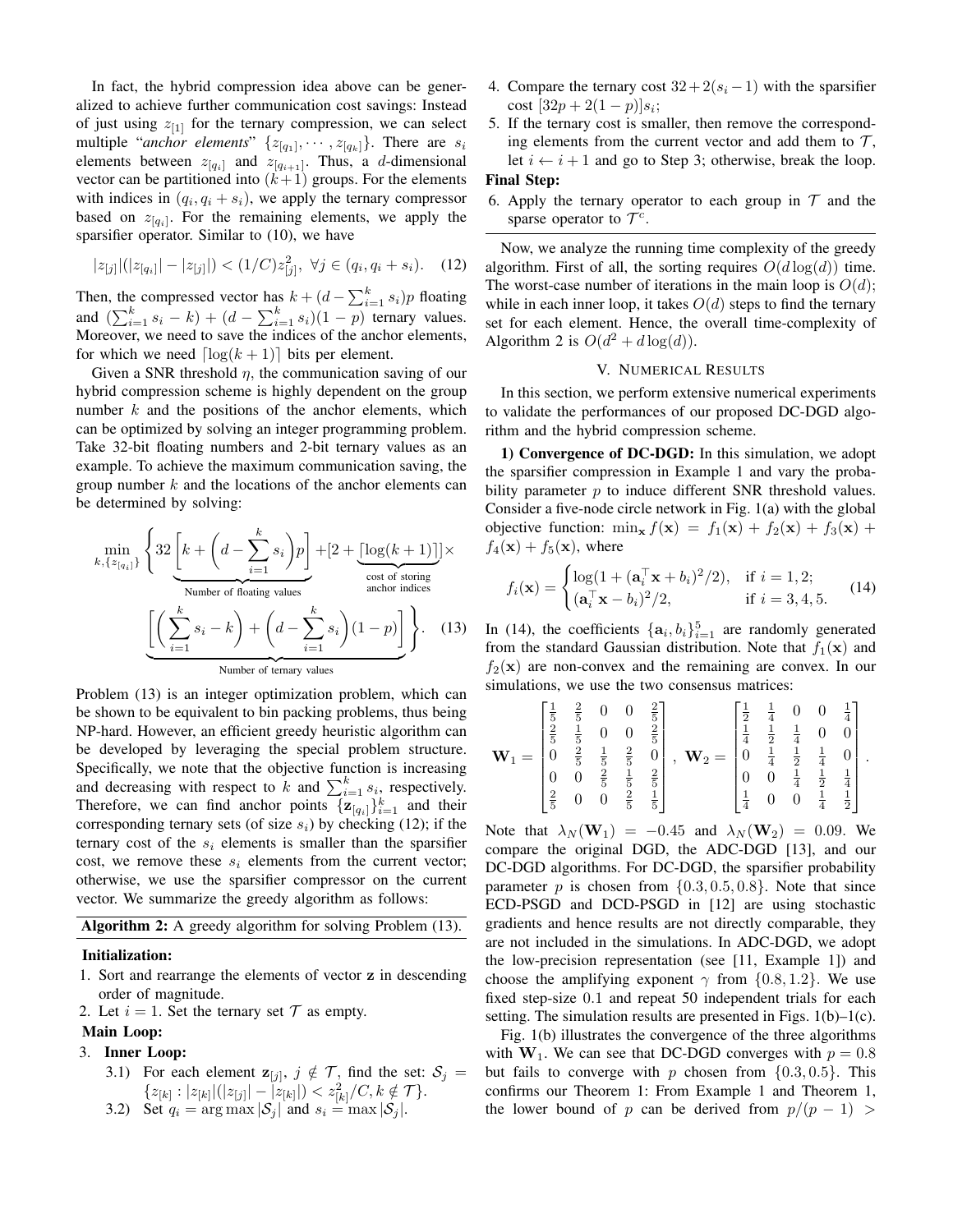

Fig. 1. (a) The five-node circle network; (b-c) Performance comparsion: Convergence error vs Iteration with the consensus matrices  $W_1$  and  $W_2$ , respectively. The black solid curve is the original DGD algorithm. The other curves represent the error averaged over 50 trials and the shaded regions indicate the standard deviations of results over random trials.



Fig. 2. Comparisons between three compressors: (a)-(c) are the boxplots for the SNR lower bound as 0dB; and (d)-(e) are the boxplots for the SNR lower bound 3 dB. The red dashed lines in (a) and (d) represents 0; the red dashed lines in (b)&(e) present the SNR lower bound 0 dB and 3 dB, respectively.

 $(1-\lambda_N(\mathbf{W}_1))/(1+\lambda_N(\mathbf{W}_1))$ , which is 0.72. Thus, choosing  $p \in \{0.3, 0.5\}$  (i.e.,  $p < 0.72$ ) violates the convergence condition in Theorem 1. Moreover, we note that, with  $p = 0.8$ , the convergence speed of the DC-DGD is *almost the same as the original DGD* (the black dashed line). Fig. 1(c) presents the convergence performance of these algorithms with  $W_2$ . Following similar derivations, one can show that the lower bound of  $p$  is 0.45. In this case, DC-DGD converges for  $p = 0.5$  and fails to converge for  $p = 0.3$ , which confirms Theorem 1 again. In both cases, we can see that DC-DGD converges faster and has smaller variances than ADC-DGD.

2) Compression Operator Comparison: Next, we compare three SNR-constrained compressors: the sparsifier, the ternary compressor, and our proposed hybrid compressor. We generate 20 d-dimensional vectors independently from the multivariate Gaussian distribution  $\mathcal{N}(\mathbf{0}, \mathbf{I}_d)$  with  $d \in \{20, 50\}.$ We apply three operators on each vector, respectively, and conducted 100 trials. For any x and the compressed  $C(\mathbf{x})$ , we evaluate: 1) Bias:  $\Vert \mathbb{E}[C(\mathbf{x})] - \mathbf{x} \Vert$ ; 2) Signal-to-Noise Ratio (SNR):  $\|\mathbf{x}\|^2/\text{Var}[C(\mathbf{x})]$ ; and 3) Communication Cost. Here the SNR is corresponding to  $\eta$  in Theorem 1. The smaller bias and the larger the SNR (less noisy), the better the compressor. To calculate the communication cost, we use 32-bit floating numbers and 2-bit ternary numbers. For the sparsifier operator, only one bit is used to represent value 0. Note that SNR is controllable by adjusting  $p$  in the sparsifier and our hybrid compressors. To illustrate this advantage, we set the SNR lower bound as 0 dB and 3 dB. In both compressors, the parameters are optimized for the largest communication cost savings: For the 3 dB SNR lower bound, we have  $p = \frac{2}{3}$  for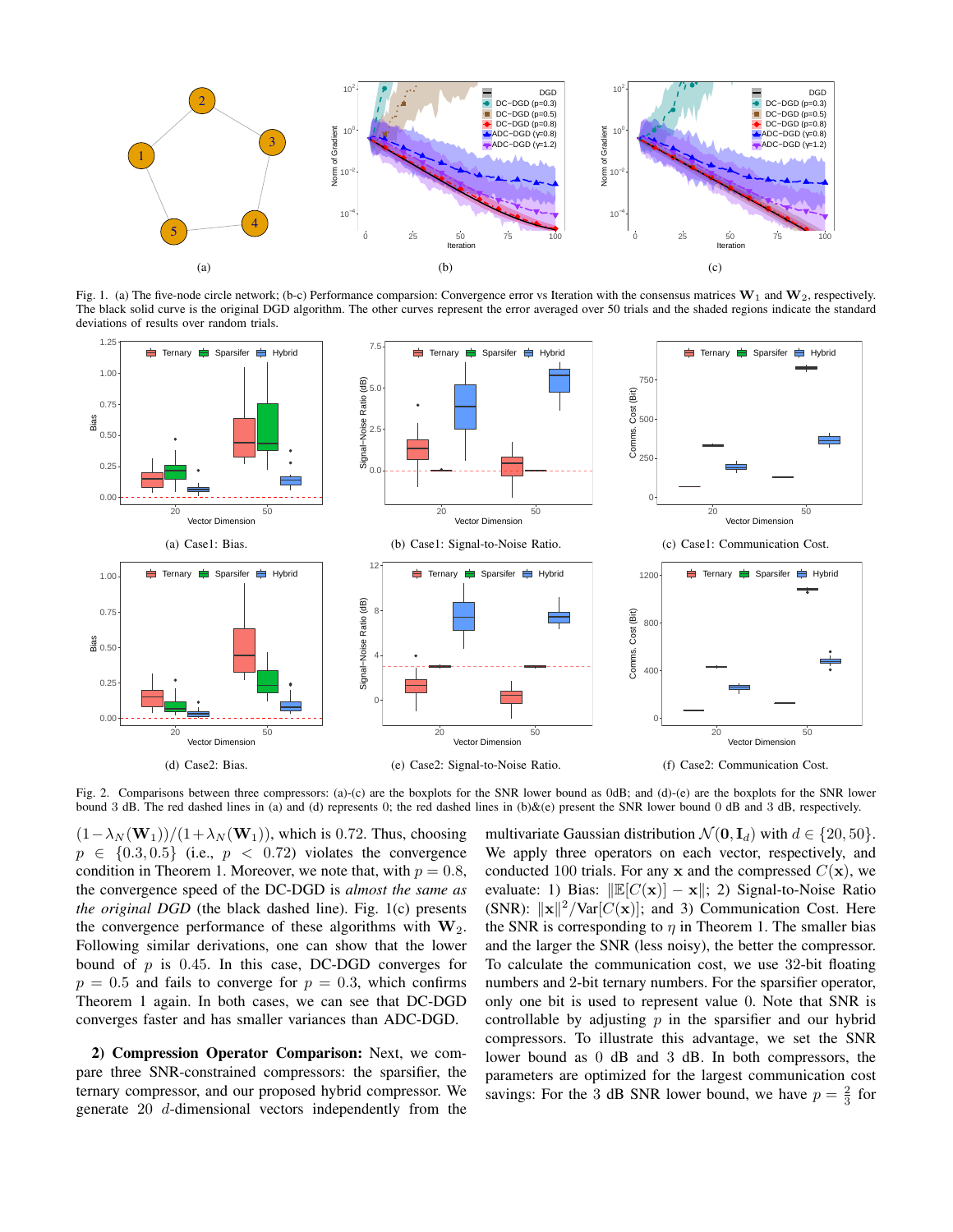

Fig. 3. (a) an (d) Two ten-node network examples. The consensus weights are shown on the corresponding edges. (b) and (e) Convergence in terms of iterations; (c) and (f) Convergence in terms of communication cost. The curves are averaged over 10 trials and the shaded regions represent the standard deviation of results over random trials.

the sparsifier and  $\eta = 2$  for the hybrid compressor; For the 0 dB SNR lower bound, we have  $p = \frac{1}{2}$  for the sparsifier and  $\eta = 1$  for the hybrid compressor. Boxplots results are illustrated in Fig. 2.

In Fig.  $2(a)$  and  $2(d)$ , we can see that our hybrid compressor has the smallest bias, while the bias of the sparsifier increases as  $p$  decreases. We can see from Fig. 2(b) and 2(e) that our hybrid compressor can precisely make the SNR larger than the given bound, while the ternary operator fails to do so. The communication costs are shown in Fig. 2(c) and 2(f). Although the ternary compressor has the lowest cost, it cannot control its SNR. In contrast, our hybrid scheme achieves almost 50% cost savings compared to the sparsifier scheme under all circumstances.

3) Real-World Data Experiments: Lastly, we compare DC-DGD with the original DGD [8], QDGD [11], ADC-DGD [13] in 10-node networks with real-world data. We consider a classification task on the Spambase dataset from UCI repository [23]. This dataset contains email spam data from 4601 email messages and 57 features. The data are evenly distributed to 10 machines. The local objective  $f_i(\mathbf{x})$  is a logistic regression problem with the non-convex regularizer [24]:  $-\frac{1}{n_i} \sum_{j=1}^{n_i} [y_{ij} \log(\frac{1}{1+\exp(-\mathbf{x}^T \zeta_{ij})}) + (1$  $y_{ij}$ ) log( $\frac{\exp(-\mathbf{x}^\top \zeta_{ij})}{1+\exp(-\mathbf{x}^\top \zeta_{ij})}$  $\frac{\exp(-\mathbf{x}^\top \zeta_{ij})}{1+\exp(-\mathbf{x}^\top \zeta_{ij})}]$  +  $\rho \sum_{i=1}^d$  $\frac{x_i^2}{1+x_i^2}$ , where the label  $y_{ij} \in$  $\{0,1\}$ , the feature  $\zeta_{ij} \in \mathbb{R}^{57}$  and  $\rho = 0.1$  in our experiment. For ADC-DGD and QDGD, floating numbers are randomly quantized to integers with the low-precision representation. In our DC-DGD, we test three compressors: the sparsifier, the ternary compressor, and our hybrid compressor. We use 32 bits for the floating numbers, 8 bits for integers (int8), and 2 bits for ternary values. In addition, value 0 is represented by 1 bit in the sparsifier. We use two different network topologies as shown in Figs. 3(a) and 3(d). For the first topology,  $\beta = 0.98$ and  $\lambda_N = 0.24$ ; For the second topology,  $\beta = 0.88$  and  $\lambda_N = -0.37$ . The simulation results are shown in Fig. 3.

We can see that DC-DGD with the ternary compressor does not converge under the second topology. This is because the SNR-threshold is *not* controllable under the ternary compressor. Thus, ternary compressor is not a safe choice in DGDtype algorithms. Fig. 3(b) and 3(e) illustrate the convergence rates of the algorithms. We can see that the QDGD has the slowest convergence speed, which is followed by ADC-DGD. Note that DC-DGD, when converged, has *almost the same speed as the original DGD*. Fig. 3(c) and 3(f) compare the communication cost of these algorithms. In Fig. 3(c), we see that the ternary compressor has the lowest communication cost (approximately  $10^5$  bits to achieve error  $10^{-2}$ ). However, ternary compressor does not work in the second network. We can also see that DC-DGD with our hybrid compressor converges in both networks and has the *lowest communication cost* under the second network (approximately  $2 \times 10^5$  bits to achieve error  $10^{-2}$ ). In contrast, ADC-DGD costs  $2.5 \times 10^5$ bits and other methods cost more than  $2.5 \times 10^5$  bits. Moreover, we note that our DC-DGD has smallest variance compared to ADC-DGD and QDGD (compare the shaded regions), which suggests that our DC-DGD is more stable.

## VI. CONCLUSION

In this paper, we designed and analyzed a new differentialcoded compressed decentralized gradient descent (DC-DGD)